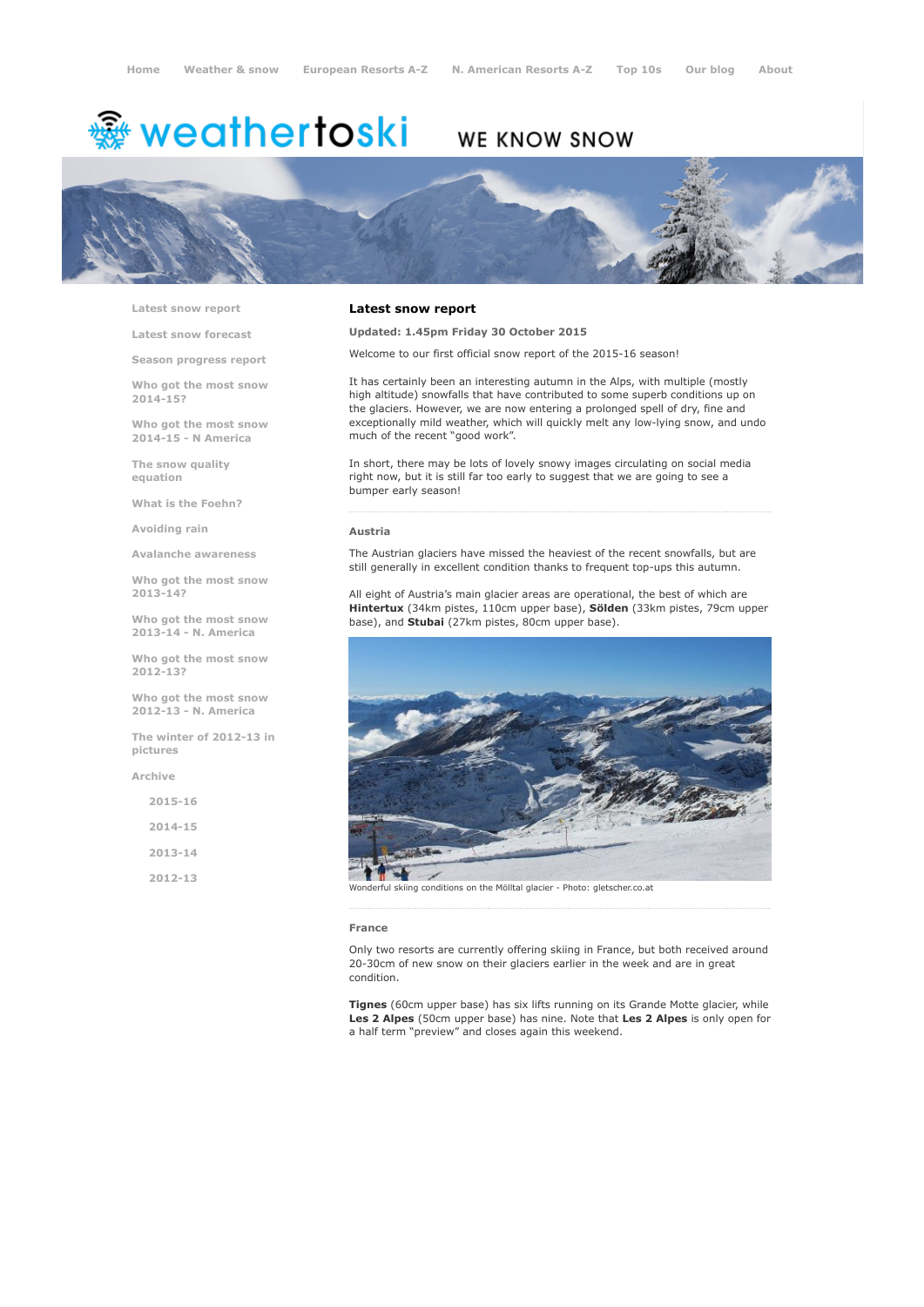

to answer it...

E: [info@weathertoski.co.uk](mailto:fraser@weathertoski.co.uk)

T: +44 (0)20 3151 3154



Great skiing on the Grande Motte glacier above Tignes, thanks to fresh snow earlier in the Photo: tignes.net

### Italy

Four Italian areas are currently open, all of which are skiing beautifully thanks to recent snowfall.

In the western Italian Alps, Cervinia (linked to Zermatt) opens for the season tomorrow after a couple of successful preview weekends. It remains to be seen how many kilometres of piste will be open, but you will be able to ski below glacier level to Cime Bianche Laghi.

Further east, you can also ski in Passo Stelvio (12km pistes, 200cm upper base), Val Senales (five lifts, 75cm upper base) and Sulden (10 lifts, 79cm upper base). Note that Passo Stelvio closes for the winter on Sunday 1st November.



Cervinia opens tomorrow, with plenty of snow on the upper half of the mountain - Photo: cervinia.it

### Switzerland

Three Swiss ski areas are open at the moment, all of which are in excellent nick thanks to the significant snowfalls earlier in the week.

One of the best areas is above Zermatt (25km pistes, 160cm upper base), with even more scope tomorrow once the links to **Cervinia** over the border open for the season.

You can also ski in Saas-Fee (30km pistes, 99cm upper base), Diavolezza near St Moritz (two runs only) and, as of tomorrow, **Engelberg** (weekends only with probably just two runs on the glacier).



Good (if limited) skiing on the Diavolezza glacier near St Moritz Photo: engadin.stmoritz.ch